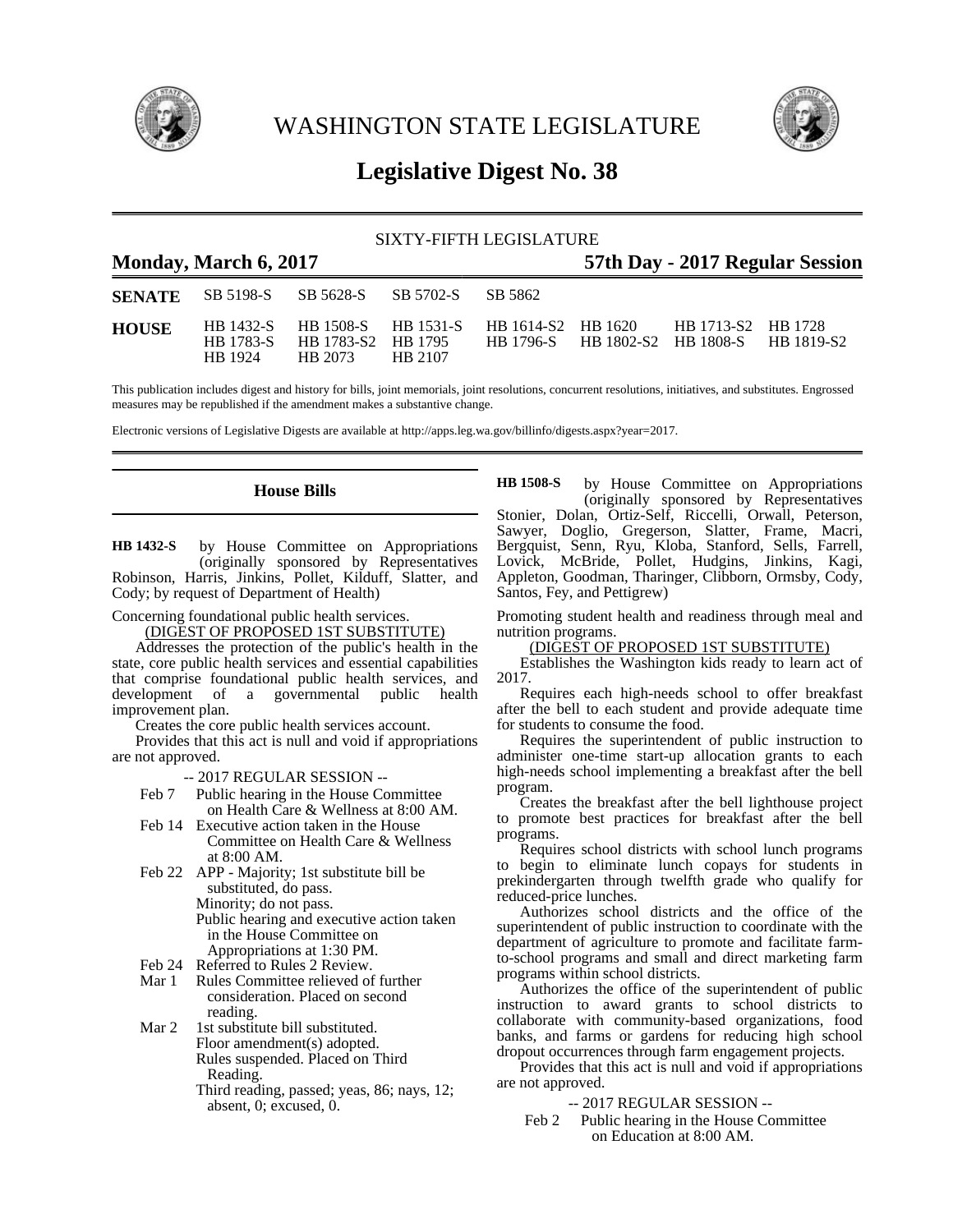- Feb 9 Executive action taken in the House Committee on Education at 8:00 AM.
- Feb 22 Public hearing in the House Committee on Appropriations at 1:30 PM. Feb 23 APP - Majority; 1st substitute bill be substituted, do pass. Minority; do not pass.
	- Executive action taken in the House PM.
- Feb 24 Referred to Rules 2 Review.
- Feb 28 Placed on second reading by Rules Committee.
- Mar 2 1st substitute bill substituted. Floor amendment(s) adopted. Rules suspended. Placed on Third Reading. Third reading, passed; yeas, 90; nays, 8; absent, 0; excused, 0.

by House Committee on Agriculture & Natural Resources (originally sponsored by Representatives Chapman, DeBolt, Blake, Koster, Orcutt, Tharinger, Kraft, Pettigrew, Smith, Dolan, and Fitzgibbon) **HB 1531-S**

Concerning the forest riparian easement program. (AS OF HOUSE 2ND READING 3/02/17)

Requires the department of natural resources to: (1) If the state creates a climate strategy, share information regarding the carbon sequestration benefits of the forest riparian easement program with other state programs using methods and protocols established in the state climate strategy that attempt to quantify carbon storage or account for carbon emissions; and

(2) Promote the expansion of funding for the forest riparian easement program and the ecosystem services supported by the program based on the findings stated in RCW 76.13.100.

- -- 2017 REGULAR SESSION --
- Jan 31 Public hearing in the House Committee on Agriculture & Natural Resources at 10:00 AM.
- Feb 7 AGNR Majority; 1st substitute bill be substituted, do pass. Executive action taken in the House Committee on Agriculture & Natural
- Resources at 10:00 AM.
- Feb 10 Referred to Rules 2 Review. Feb 28 Placed on second reading by Rules
- Committee. Mar 2 1st substitute bill substituted. Floor amendment(s) adopted. Rules suspended. Placed on Third Reading. Third reading, passed; yeas, 98; nays, 0; absent, 0; excused, 0.

by House Committee on Transportation (originally sponsored by Representatives Goodman, Klippert, Orwall, Hayes, Pellicciotti, Holy, Griffey, Pettigrew, Muri, and Haler) **HB 1614-S2**

Concerning impaired driving.

(DIGEST OF PROPOSED 2ND SUBSTITUTE)

Modifies impaired driving provisions.

- -- 2017 REGULAR SESSION --
- Feb 7 Public hearing in the House Committee on Public Safety at 1:30 PM.
- Feb 9 Executive action taken in the House Committee on Public Safety at 8:00 AM.
- Feb 22 Public hearing in the House Committee on Transportation at 1:30 PM.
- Feb 23 TR Majority; 2nd substitute bill be substituted, do pass. Executive action taken in the House Committee on Transportation at 1:30 PM.
- Feb 24 Referred to Rules 2 Review.
- Mar 1 Rules Committee relieved of further consideration. Placed on second reading.
- Mar 2 2nd substitute bill substituted. Floor amendment(s) adopted. Rules suspended. Placed on Third Reading. Third reading, passed; yeas, 95; nays, 3; absent, 0; excused, 0.

by Representatives Lovick, McDonald, Johnson, Hayes, Stonier, Griffey, McBride, **HB 1620**

Harris, Springer, Stambaugh, Gregerson, Appleton, Muri, and Haler

Concerning the authority of local governments to require criminal history background checks.

## (AS OF HOUSE 2ND READING 3/01/17)

Authorizes cities, towns, code cities, counties, and metropolitan park districts to: (1) Require a federal background investigation, a state criminal background investigation, and a criminal background investigation conducted through a private organization of their employees, applicants for employment, volunteers, vendors, and independent contractors who, in the course of their work or volunteer activity, may have unsupervised access to children, persons with developmental disabilities, or vulnerable adults; and

(2) Require an employee, prospective employee, volunteer, vendor, or independent contractor to pay the costs associated with the record check.

### -- 2017 REGULAR SESSION --

- Jan 25 First reading, referred to Local Government (Not Officially read and referred until adoption of Introduction report).
- Jan 31 Public hearing in the House Committee on Local Government at 10:00 AM.
- Feb 9 LG Majority; 1st substitute bill be substituted, do pass. Minority; do not pass. Executive action taken in the House Committee on Local Government at 1:30 PM.
- Feb 13 Referred to Rules 2 Review.
- Feb 14 Placed on second reading by Rules Committee.
- Mar 1 1st substitute bill not substituted. Floor amendment(s) adopted.

Committee on Appropriations at 1:30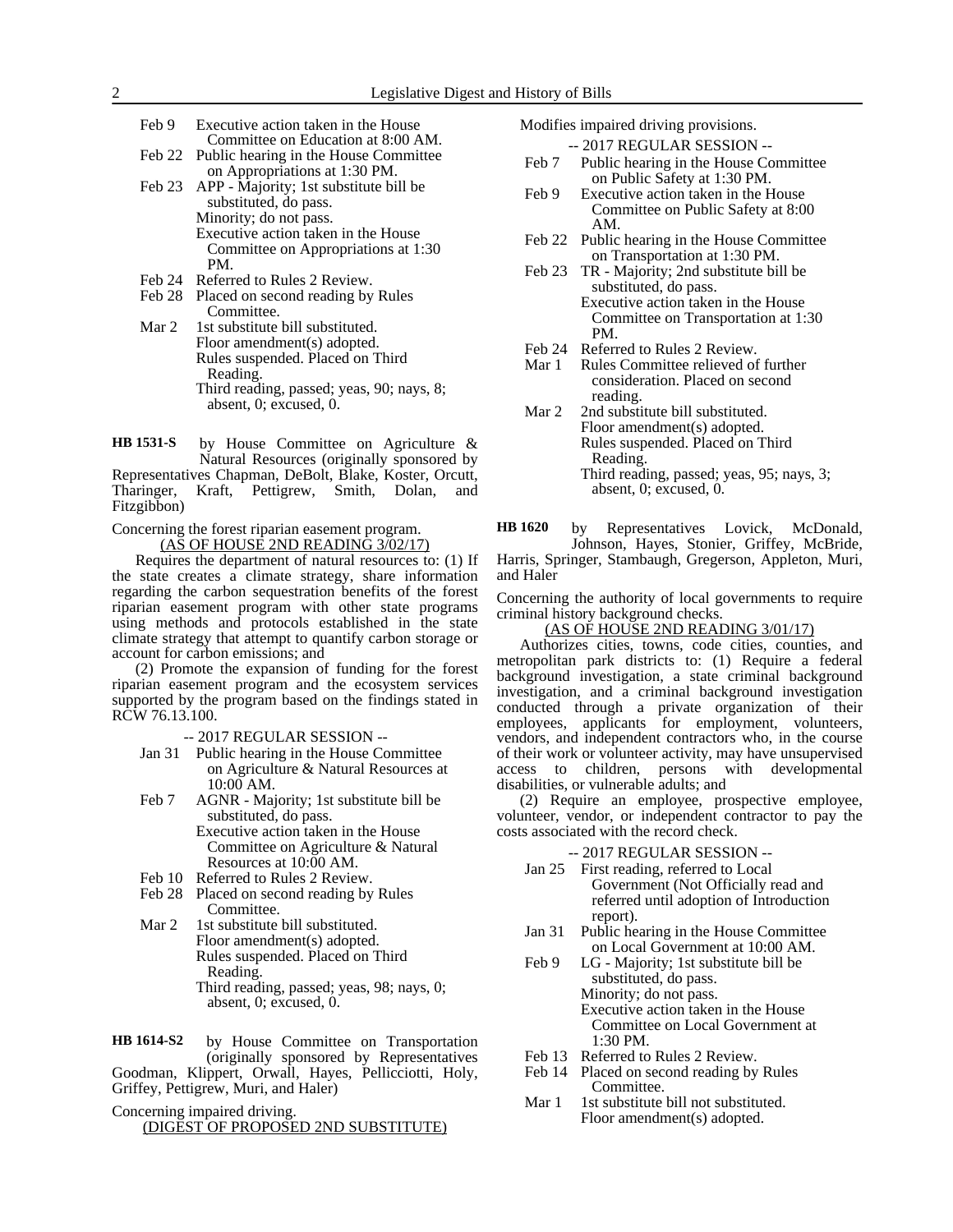Rules suspended. Placed on Third Reading. Third reading, passed; yeas, 69; nays, 29; absent, 0; excused, 0.

by House Committee on Appropriations (originally sponsored by Representatives Senn, Dent, Kagi, and Kilduff) **HB 1713-S2**

Implementing recommendations from the children's mental health work group.

(AS OF HOUSE 2ND READING 3/01/17)

Requires the state health care authority to: (1) Oversee the coordination of resources and services through the managed health care system and tribal organizations providing health care services for children who are eligible for medical assistance and have been identified as requiring mental health treatment;

(2) Require provider payment for annual depression screening for certain youth; and

(3) Require provider payment for maternal depression screening for mothers of children ages birth to six months.

Requires the department of early learning to establish a child care consultation program linking child care providers with evidence-based, trauma-informed, and best practice resources regarding caring for infants and young children who present behavioral concerns or symptoms of trauma.

Requires the office of the superintendent of public instruction to establish a competitive application process to designate two educational service districts in which to pilot one lead staff person for children's mental health and substance use disorder services.

Requires Washington State University to offer one twenty-four month residency position that is approved by the accreditation council for graduate medical education to one resident specializing in child and adolescent psychiatry.

Requires a behavioral health organization to, upon initiation or renewal of a contract with the department of social and health services or the state health care authority, reimburse a provider for a behavioral health service provided to a covered person who is under eighteen years old through telemedicine or store and forward technology.

-- 2017 REGULAR SESSION --

- Feb 1 Public hearing in the House Committee on Early Learning & Human Services at 1:30 PM.
- Feb 7 Executive action taken in the House Committee on Early Learning & Human Services at 8:00 AM.
- Feb 20 Public hearing in the House Committee on Appropriations at 1:30 PM.
- Feb 21 Executive session scheduled, but no action was taken in the House Committee on Appropriations at 1:30 PM.
- Feb 22 APP Majority; 2nd substitute bill be substituted, do pass. Minority; do not pass.

Minority; without recommendation.

Executive action taken in the House Committee on Appropriations at 1:30 PM.

- Feb 24 Referred to Rules 2 Review.
- Feb 27 Rules Committee relieved of further consideration. Placed on second reading.
- Mar 1 2nd substitute bill substituted. Floor amendment(s) adopted. Rules suspended. Placed on Third Reading. Third reading, passed; yeas, 75; nays, 23; absent, 0; excused, 0.
- by Representatives Sawyer, Smith, Caldier, Jinkins, Fey, Kloba, Ortiz-Self, Stanford, and **HB 1728**

Frame

Protecting minors from sexual exploitation.

(AS OF HOUSE 2ND READING 3/01/17)

Requires the prosecuting attorney, in a criminal investigation of an offense involving the sexual exploitation of children, to use the special inquiry judge process when he or she determines it is necessary to the investigation to subpoena a provider of electronic communication services or remote computing services to obtain records relevant to the investigation.

Requires the court, upon petition of the special inquiry judge proceeding, to establish the proceeding, if appropriate, no later than seventy-two hours after the filing of the petition.

-- 2017 REGULAR SESSION --

- Jan 27 First reading, referred to Judiciary (Not Officially read and referred until adoption of Introduction report).
- Feb 7 Public hearing in the House Committee on Judiciary at 10:00 AM.
- Feb 16 JUDI Majority; do pass. Minority; do not pass. Executive action taken in the House Committee on Judiciary at 1:00 PM.
- Feb 17 Referred to Rules 2 Review.
- Feb 28 Placed on second reading by Rules Committee.
- Mar 1 Floor amendment(s) adopted. Rules suspended. Placed on Third Reading. Third reading, passed; yeas, 98; nays, 0; absent, 0; excused, 0.

by House Committee on Judiciary (originally sponsored by Representatives Holy, Goodman, Hansen, Hayes, Stokesbary, Senn, Orwall, Kagi, Appleton, Kilduff, Rodne, Jinkins, Taylor, Shea, Tharinger, Frame, Fitzgibbon, Bergquist, Fey, Macri, Ryu, Doglio, Pellicciotti, Peterson, Santos, Reeves, Kloba, Robinson, Stanford, Hudgins, McBride, Ormsby, and Pollet) **HB 1783-S**

Concerning legal financial obligations.

(SEE ALSO PROPOSED 2ND SUB) Addresses legal financial obligations.

Eliminates the accrual of interest on certain nonrestitution portions of legal financial obligations.

Prohibits a court from imposing costs on a defendant who is indigent at the time of sentencing.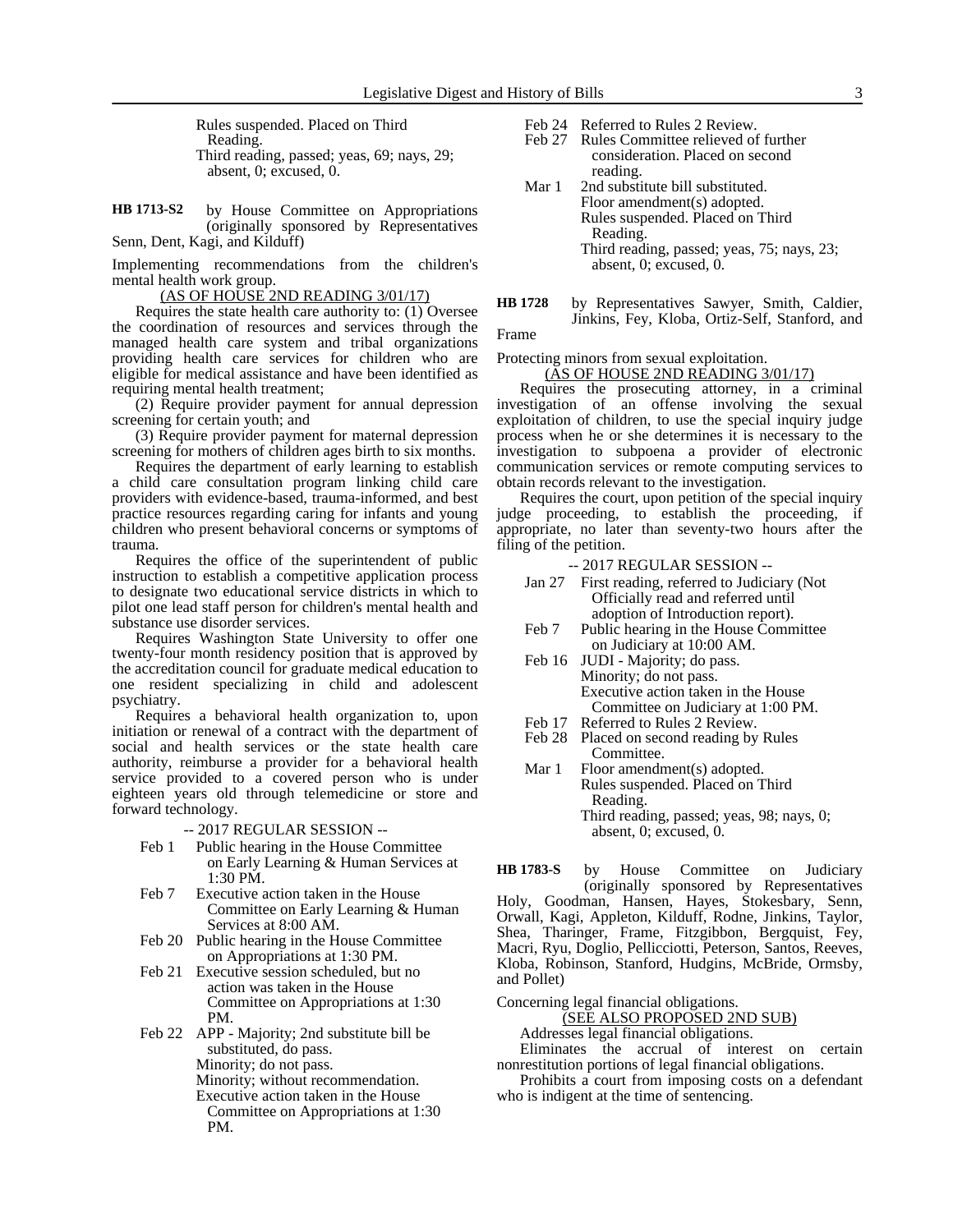- -- 2017 REGULAR SESSION --
- Feb 8 Public hearing in the House Committee on Judiciary at 8:00 AM.
- Feb 16 JUDI Majority; 1st substitute bill be substituted, do pass. Minority; do not pass. Executive action taken in the House Committee on Judiciary at 1:00 PM.
- Feb 17 Referred to Appropriations.
- Feb 22 Public hearing in the House Committee on Appropriations at 1:30 PM.
- Feb 23 APP Majority; 2nd substitute bill be substituted, do pass. Minority; do not pass. Executive action taken in the House Committee on Appropriations at 1:30 PM.
- Feb 24 Referred to Rules 2 Review.<br>Mar 1 Rules Committee relieved of
- Rules Committee relieved of further consideration. Placed on second reading.
- Mar 2 2nd substitute bill substituted.

by House Committee on Appropriations (originally sponsored by Representatives Holy, Goodman, Hansen, Hayes, Stokesbary, Senn, Orwall, Kagi, Appleton, Kilduff, Rodne, Jinkins, Taylor, Shea, Tharinger, Frame, Fitzgibbon, Bergquist, Fey, Macri, Ryu, Doglio, Pellicciotti, Peterson, Santos, Reeves, Kloba, Robinson, Stanford, Hudgins, McBride, Ormsby, and Pollet) **HB 1783-S2**

Concerning legal financial obligations.

(DIGEST OF PROPOSED 2ND SUBSTITUTE)

Addresses legal financial obligations.

Eliminates the accrual of interest on certain nonrestitution portions of legal financial obligations.

Prohibits a court from imposing costs on a defendant who is indigent at the time of sentencing.

Provides that this act is null and void if appropriations are not approved.

-- 2017 REGULAR SESSION --

- Feb 8 Public hearing in the House Committee on Judiciary at 8:00 AM.
- Feb 16 Executive action taken in the House Committee on Judiciary at 1:00 PM.
- Feb 22 Public hearing in the House Committee on Appropriations at 1:30 PM.
- Feb 23 APP Majority; 2nd substitute bill be substituted, do pass.

Minority; do not pass.

Executive action taken in the House Committee on Appropriations at 1:30 PM.

- Feb 24 Referred to Rules 2 Review.<br>Mar 1 Rules Committee relieved of
- Rules Committee relieved of further consideration. Placed on second reading.
- Mar 2 2nd substitute bill substituted. Floor amendment(s) adopted. Rules suspended. Placed on Third Reading.
	- Third reading, passed; yeas, 91; nays, 7; absent, 0; excused, 0.

by Representatives Kloba, Farrell, Stambaugh, Stokesbary, Fitzgibbon, Doglio, Stanford, and McBride **HB 1795**

Creating the Cooper Jones bicyclist safety advisory

council. (AS OF HOUSE 2ND READING 3/01/17)

Requires the traffic safety commission to convene the Cooper Jones bicyclist safety advisory council to review and analyze data related to bicyclist fatalities and serious injuries to identify points at which the transportation system can be improved and to identify patterns in bicyclist fatalities and serious injuries.

Expires June 30, 2019.

-- 2017 REGULAR SESSION --

- Jan 30 First reading, referred to Transportation (Not Officially read and referred until adoption of Introduction report).
- Feb 13 Public hearing in the House Committee on Transportation at 3:30 PM.
- Feb 15 TR Majority; do pass. Minority; do not pass. Minority; without recommendation. Executive action taken in the House Committee on Transportation at 3:30 PM.
- Feb 17 Referred to Rules 2 Review.
- Feb 24 Rules Committee relieved of further consideration. Placed on second reading.

Mar 1 Floor amendment(s) adopted. Rules suspended. Placed on Third Reading. Third reading, passed; yeas, 67; nays, 31; absent, 0; excused, 0.

by House Committee on Appropriations **HB 1796-S**

(originally sponsored by Representatives Farrell, Kilduff, Doglio, Robinson, Stanford, Hudgins, McBride, Macri, Ormsby, Frame, Slatter, Jinkins, and Pollet)

Providing reasonable accommodations in the workplace for pregnant women.

(AS OF HOUSE 2ND READING 3/01/17)

Prohibits an employer, with regard to providing accommodations for a pregnant employee, from: (1) Failing or refusing to make reasonable accommodations;

(2) Taking adverse action against the employee who requests, declines, or uses the accommodation;

(3) Denying employment opportunities to an otherwise qualified employee; or

(4) Requiring an employee to take leave.

Requires the department of labor and industries to provide online education materials explaining the rights and responsibilities of employers and employees who have a health condition related to pregnancy or childbirth.

Requires the attorney general to investigate complaints and enforce this act.

Creates the healthy pregnancy advisory committee to: (1) Develop a strategy for improving maternal and infant health outcomes; and

(2) Conduct its activities in consultation with the maternal mortality review panel.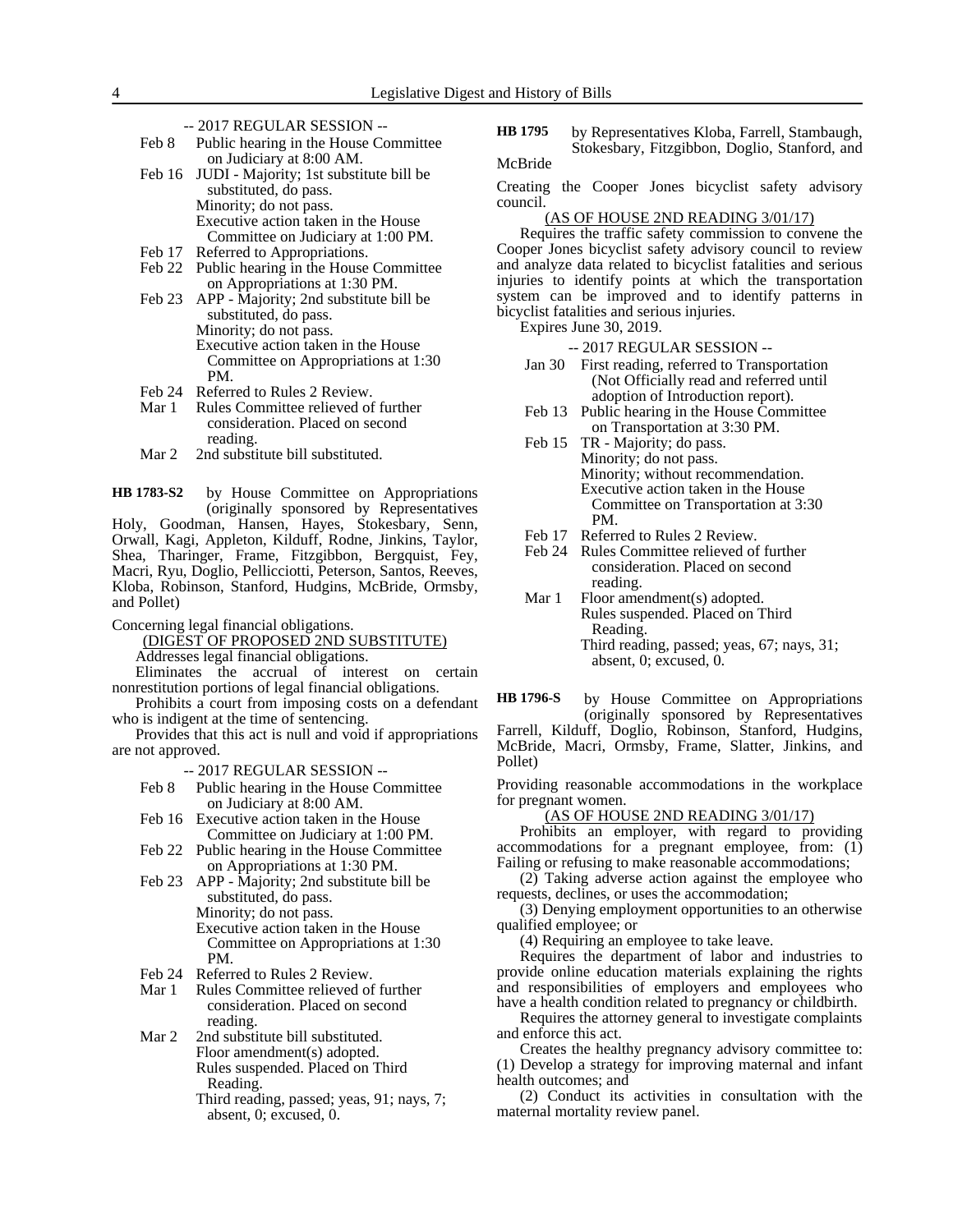Provides that this act is null and void if appropriations are not approved.

- -- 2017 REGULAR SESSION --
- Feb 6 Public hearing in the House Committee on Labor & Workplace Standards at 1:30 PM.
- Feb 13 Executive action taken in the House Committee on Labor & Workplace Standards at 1:30 PM.
- Feb 22 APP Majority; 1st substitute bill be substituted, do pass. Minority; do not pass. Minority; without recommendation. Public hearing and executive action taken in the House Committee on Appropriations at 1:30 PM.
- Feb 24 Referred to Rules 2 Review.
- Feb 27 Rules Committee relieved of further consideration. Placed on second reading.
- Mar 1 1st substitute bill substituted. Floor amendment(s) adopted. Rules suspended. Placed on Third Reading. Third reading, passed; yeas, 98; nays, 0; absent, 0; excused, 0.
- by House Committee on Appropriations **HB 1802-S2**

(originally sponsored by Representatives Reeves, Springer, Kilduff, Farrell, Appleton, Stonier, Stanford, Kloba, Frame, Ryu, Tharinger, Pellicciotti, Macri, Chapman, Fitzgibbon, Jinkins, Orwall, Doglio, Lovick, Riccelli, Peterson, Gregerson, Blake, Ortiz-Self, Ormsby, Bergquist, Fey, and Pollet)

Increasing the access of veterans, military service members, and military spouses to shared leave in state employment.

### (DIGEST OF PROPOSED 2ND SUBSTITUTE)

Creates the veterans' in-state service shared leave pool to allow employees to donate leave to be used as shared leave for veteran employees who meet certain requirements or for spouses of the veteran employees who meet certain requirements and are caring for their spouses.

Requires an agency head to allow employees who are veterans, and their spouses, to access shared leave from the veterans' in-state service shared leave pool upon employment.

Requires the office of financial management to adopt rules and policies governing the donation and use of shared leave from the veterans' in-state service shared leave pool.

Provides that this act is null and void if appropriations are not approved.

-- 2017 REGULAR SESSION --

- Feb 8 Public hearing in the House Committee on Community Development and Housing & Tribal Affairs at 8:00 AM.
- Feb 9 Executive action taken in the House Committee on Community Development and Housing & Tribal Affairs at 1:30 PM.
- Feb 22 APP Majority; 2nd substitute bill be substituted, do pass. Minority; do not pass.
- Public hearing and executive action taken in the House Committee on Appropriations at 1:30 PM.
- Feb 24 Referred to Rules 2 Review.
- Mar 1 Rules Committee relieved of further consideration. Placed on second reading.
- Mar 2 2nd substitute bill substituted. Floor amendment(s) adopted. Rules suspended. Placed on Third Reading. Third reading, passed; yeas, 98; nays, 0; absent, 0; excused, 0.

by House Committee on Transportation (originally sponsored by Representatives Clibborn, McDonald, Kagi, Caldier, Senn, Graves, Lovick, Dent, McBride, Farrell, Wylie, Slatter, Macri, Doglio, Robinson, Ortiz-Self, Ormsby, Sells, Fey, Frame, Muri, Riccelli, Springer, Jinkins, Gregerson, Stanford, and Pollet) **HB 1808-S**

Providing support for foster youth in obtaining drivers' licenses and automobile liability insurance.

## (DIGEST OF PROPOSED 1ST SUBSTITUTE)

Requires the department of social and health services to contract with a private nonprofit organization to provide driver's license support for foster youth, including youth receiving extended foster care services.

Provides that this act is null and void if appropriations are not approved.

-- 2017 REGULAR SESSION --

- Feb 15 Public hearing in the House Committee on Transportation at 3:30 PM.
- Feb 21 TR Majority; 1st substitute bill be substituted, do pass. Executive action taken in the House Committee on Transportation at 1:30 PM.
- Feb 24 Referred to Rules 2 Review.
- Feb 28 Placed on second reading by Rules Committee.
- Mar 2 1st substitute bill substituted. Floor amendment(s) adopted. Rules suspended. Placed on Third Reading. Third reading, passed; yeas, 95; nays, 3; absent, 0; excused, 0.
- by House Committee on Appropriations (originally sponsored by Representatives Dent, Senn, Kagi, Griffey, Johnson, and McBride) **HB 1819-S2**

Reducing certain documentation and paperwork requirements in order to improve children's mental health and safety.

## (AS OF HOUSE 2ND READING 3/01/17)

Requires the department of social and health services and the state health care authority to immediately perform a review of their rules, policies, and procedures related to the documentation requirements for behavioral health services with regard to individual initial assessments to identify areas in which duplicative or inefficient documentation requirements can be eliminated or streamlined for providers.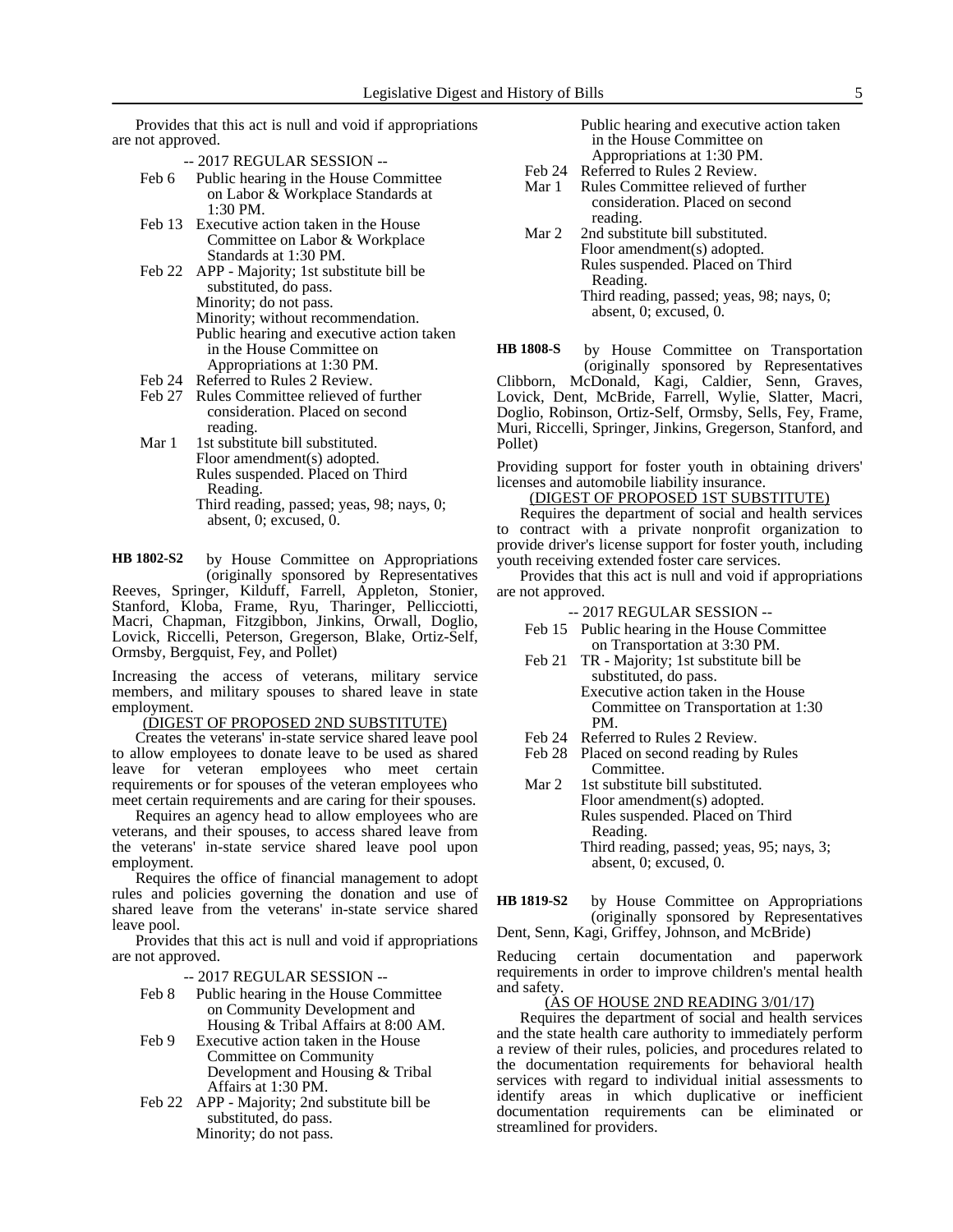Provides that this act is null and void if appropriations are not approved.

Expires December 31, 2018.

-- 2017 REGULAR SESSION --

- Feb 1 Public hearing in the House Committee on Early Learning & Human Services at 1:30 PM.
- Feb 8 Executive action taken in the House Committee on Early Learning & Human Services at 1:30 PM.
- Feb 21 APP Majority; 2nd substitute bill be substituted, do pass.
	- Public hearing and executive action taken in the House Committee on Appropriations at 1:30 PM.
- Feb 24 Referred to Rules 2 Review.
- Feb 27 Rules Committee relieved of further consideration. Placed on second reading.
- Mar 1 2nd substitute bill substituted. Floor amendment(s) adopted. Rules suspended. Placed on Third Reading. Third reading, passed; yeas, 98; nays, 0;
	- absent, 0; excused, 0.

by Representatives Dent and Fitzgibbon **HB 1924**

Concerning small forest landowners.

(AS OF HOUSE 2ND READING 3/02/17)

Authorizes a burning permit, issued by the department of natural resources, to applicants who are small forest landowners to be multiple year permits if a multiple year permit is requested by the landowner.

Excludes the following from the definition of "farm labor contractor" for purposes of chapter 19.30 RCW: A person performing farm labor contracting activity solely for a small forest landowner who receives services of no more than two agricultural employees at any given time.

-- 2017 REGULAR SESSION --

- Feb 2 First reading, referred to Agriculture  $\&$ Natural Resources (Not Officially read and referred until adoption of Introduction report).
- Feb 14 Public hearing in the House Committee on Agriculture & Natural Resources at 10:00 AM.
- Feb 16 AGNR Majority; do pass. Executive action taken in the House Committee on Agriculture & Natural Resources at 1:30 PM.
- Feb 17 Referred to Rules 2 Review.<br>Mar 1 Rules Committee relieved of
- Rules Committee relieved of further consideration. Placed on second reading.
- Mar 2 Floor amendment(s) adopted. Rules suspended. Placed on Third Reading. Third reading, passed; yeas, 98; nays, 0; absent, 0; excused, 0.

by Representatives Dent and Buys **HB 2073**

Concerning the beef commission. (AS OF HOUSE 2ND READING 3/01/17)

Requires the beef commission to: (1) Cooperate with certain entities and make contracts and agreements for carrying on joint programs beneficial to the sustainable stewardship of cattle;

(2) Develop and submit the following to the director of the department of agriculture for approval: The establishment, effectuation, and administration of research, education, and programs related to health and safety of cattle, beef, and beef products and to industry specific educational projects;

(3) Provide for programs designed to support sustainable stewardship of cattle and the environment;

(4) Develop materials, education, and programs related to health and safety of beef and beef products and the sustainable stewardship of cattle and the environment;

(5) Make grants to research agencies for financing studies related to beef health; and

(6) When preparing the budget, set forth the complete and detailed financial program of the commission, showing the revenues and expenditures of the commission.

-- 2017 REGULAR SESSION --

- Feb 10 First reading, referred to Agriculture & Natural Resources (Not Officially read and referred until adoption of Introduction report).
- Feb 15 Public hearing in the House Committee on Agriculture & Natural Resources at 8:00 AM.
- Feb 16 AGNR Majority; do pass. Executive action taken in the House Committee on Agriculture & Natural Resources at 1:30 PM.
- Feb 17 Minority; do not pass. Referred to Rules 2 Review.
- Feb 24 Rules Committee relieved of further consideration. Placed on second reading.
- Mar 1 Floor amendment(s) adopted. Rules suspended. Placed on Third Reading. Third reading, passed; yeas, 91; nays, 7; absent, 0; excused, 0.
- by Representatives Schmick, Cody, and Ormsby **HB 2107**

Concerning the addition of services for long-term placement of mental health patients in community settings that voluntarily contract to provide the services.

(AS OF HOUSE 2ND READING 3/01/17)

Revises the community mental health services act with regard to the insufficient capacity at eastern and western state hospitals to meet current and growing demand for services and patients.

Makes long-term placement available for mental health patients in community hospitals and evaluation and treatment facilities that voluntarily contract and are certified by the department of social and health services.

### -- 2017 REGULAR SESSION --

Feb 15 First reading, referred to Health Care & Wellness (Not Officially read and referred until adoption of Introduction report).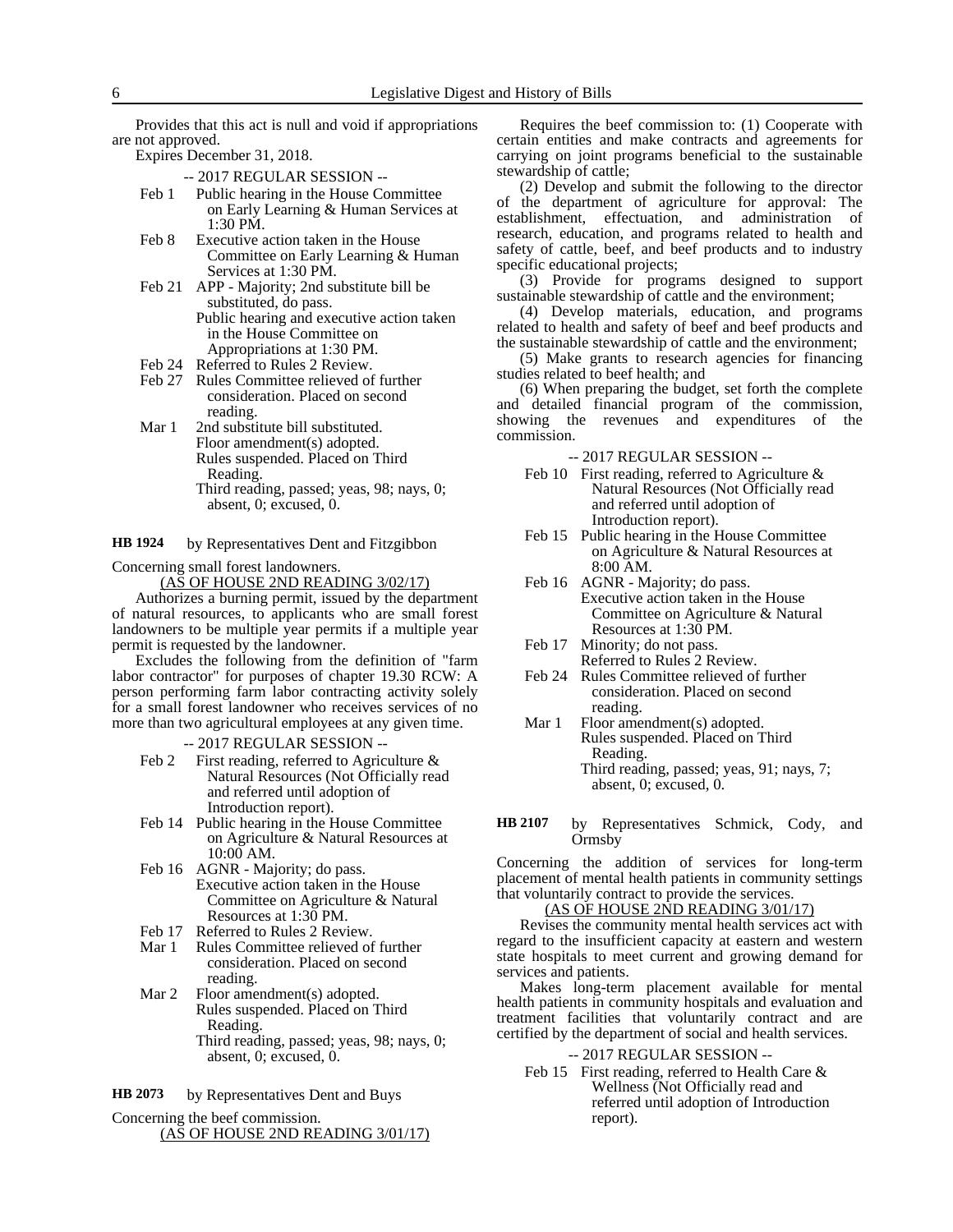- Feb 17 HCW Majority; do pass with amendment(s). Referred to Rules 2 Review. Executive action taken in the House Committee on Health Care & Wellness at 10:00 AM. Feb 24 Rules Committee relieved of further
- consideration. Placed on second reading.
- Mar 1 Committee amendment adopted and floor amendment(s) also adopted. Rules suspended. Placed on Third Reading. Third reading, passed; yeas, 98; nays, 0; absent, 0; excused, 0.

#### **Senate Bills**

by Senate Committee on Ways & Means (originally sponsored by Senators Becker, Warnick, Fain, Bailey, and Brown) **SB 5198-S**

Concerning fire suppression methodologies. (AS OF SENATE 2ND READING 3/02/17)

Requires the department of natural resources to report certain fire suppression information to the legislature.

-- 2017 REGULAR SESSION --

- Jan 24 Public hearing in the Senate Committee on Natural Resources & Parks at 1:30 PM.
- Feb 14 Executive action taken in the Senate Committee on Natural Resources & Parks at 1:30 PM.
- Feb 21 Public hearing in the Senate Committee on Ways & Means at 1:30 PM.
- Feb 23 WM Majority; 1st substitute bill be substituted, do pass. Minority; do not pass. Minority; without recommendation. Executive action taken in the Senate Committee on Ways & Means at 1:30 PM.
- Feb 24 Passed to Rules Committee for second reading.
- Mar 1 Placed on second reading by Rules Committee.
- Mar 2 1st substitute bill substituted. Floor amendment(s) adopted. Rules suspended. Placed on Third Reading. Third reading, passed; yeas, 49; nays, 0; absent, 0; excused, 0.

by Senate Committee on Local Government (originally sponsored by Senators Takko, Fortunato, and Sheldon) **SB 5628-S**

Providing for fire protection district formation by the legislative authority of a city or town subject to voter approval.

(AS OF SENATE 2ND READING 3/02/17)

Authorizes the legislative authority of a city or town, as an alternative to the petition method of formation for fire protection districts and subject to voter approval, to establish a fire protection district with boundaries that are the same as the corporate boundaries of the city or town for the provision of fire prevention services, fire suppression services, and emergency medical services.

Requires a city or town to reduce its general fund regular property tax levy by the total combined levy of the fire protection district.

Authorizes a city or town fire protection district to establish an ambulance service to be operated as a public utility, however, the fire protection district may not provide for the establishment of an ambulance service utility that would compete with an existing private ambulance service unless the district determines otherwise.

Provides that, with regard to property taxation and the levy of property taxes, the boundaries of a newly established fire protection district are the established official boundaries of the district as of the date that the voter-approved proposition is certified.

Transfers powers, duties, and functions of a city or town fire department, pertaining to fire protection and emergency services of the city or town, to the fire protection district on its creation date.

-- 2017 REGULAR SESSION --

- Feb 7 Public hearing in the Senate Committee on Local Government at 1:30 PM.
- Feb 14 LGOV Majority; 1st substitute bill be substituted, do pass. Executive action taken in the Senate

Committee on Local Government at 1:30 PM.

- Feb 15 Passed to Rules Committee for second reading.
- Feb 21 Placed on second reading by Rules Committee.
- Mar 2 1st substitute bill substituted. Floor amendment(s) adopted. Rules suspended. Placed on Third Reading. Third reading, passed; yeas, 49; nays, 0; absent, 0; excused, 0.
- by Senate Committee on Ways & Means (originally sponsored by Senators Keiser, Honeyford, Frockt, and Pedersen) **SB 5702-S**
- Improving state funding for school construction, modernization, and asset preservation.

(AS OF SENATE 2ND READING 3/02/17)

Improves state funding for school construction, modernization, and asset preservation.

-- 2017 REGULAR SESSION --

- Feb 16 Public hearing in the Senate Committee on Ways & Means at 3:30 PM.
- Feb 23 WM Majority; 1st substitute bill be substituted, do pass. Executive action taken in the Senate Committee on Ways & Means at 1:30 PM.
- Feb 24 Passed to Rules Committee for second reading.
- Mar 1 Placed on second reading by Rules Committee.
- Mar 2 1st substitute bill substituted.